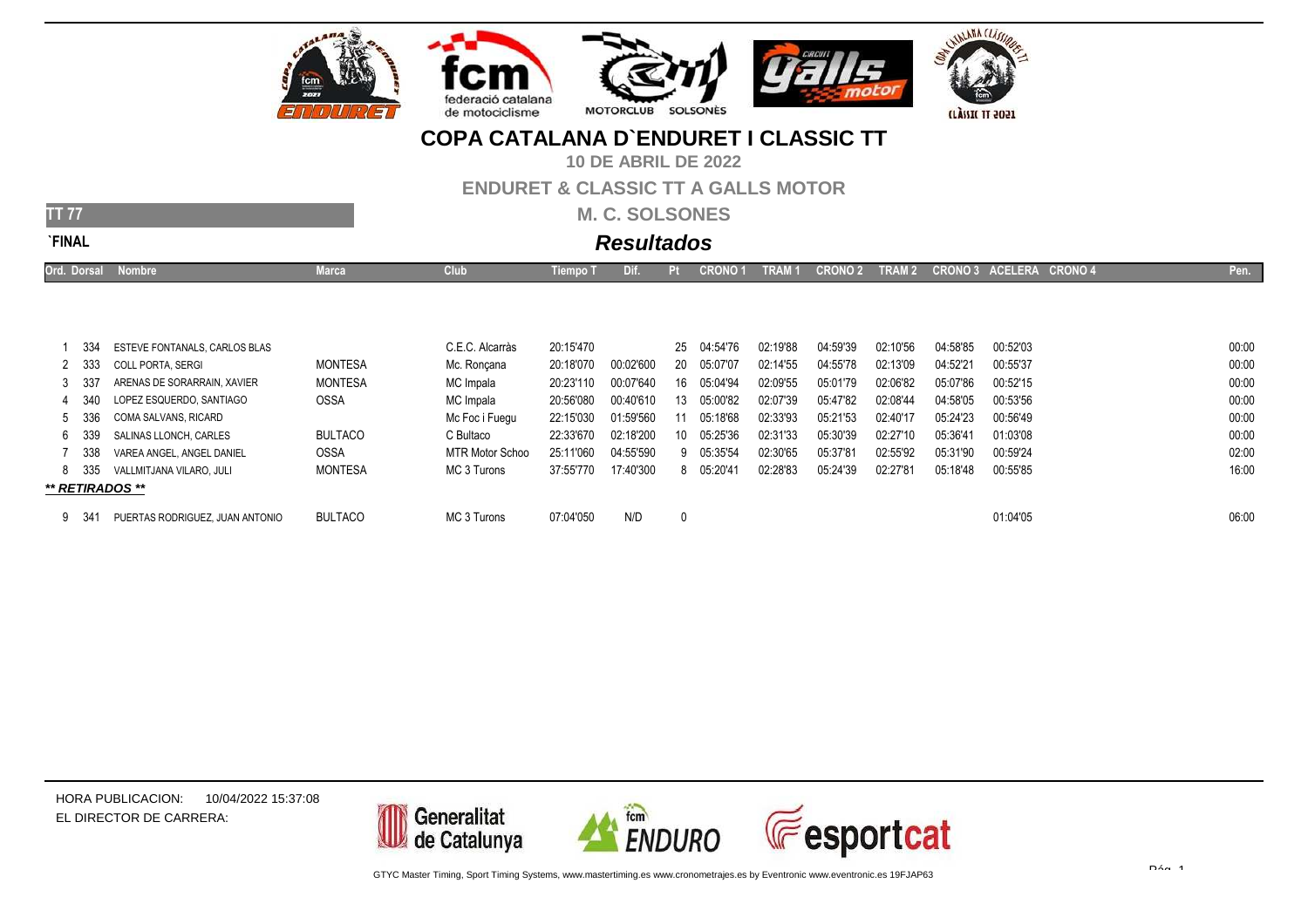

**10 DE ABRIL DE 2022**

#### **ENDURET & CLASSIC TT A GALLS MOTOR**

**M. C. SOLSONES**

| ۷<br>w<br>۔ |  |
|-------------|--|

**TT 80**

# **Resultados**

| Ord. Dorsal | <b>Nombre</b>                | <b>Marca</b>  | <b>Club</b>    | Tiempo T  | Dii.      |    | CRONO 1     | <b>TRAI</b> | <b>CRONO 2</b> | TRAM 2   |          | CRONO 3 ACELERA CRONO 4 | Pen.  |
|-------------|------------------------------|---------------|----------------|-----------|-----------|----|-------------|-------------|----------------|----------|----------|-------------------------|-------|
|             |                              |               |                |           |           |    |             |             |                |          |          |                         |       |
|             |                              |               |                |           |           |    |             |             |                |          |          |                         |       |
|             |                              |               |                |           |           |    |             |             |                |          |          |                         |       |
| -361        | <b>GARRIGA GIL. JORDI</b>    | TM            | Mc. Roncana    | 20:10'210 |           |    | 25 04:59'11 | 02:07'64    | 04:58'61       | 02:08'25 | 05:00'72 | 00:55'88                | 00:00 |
| 2 366       | DIAZ RAMIREZ, DAVID          | KAWASAKI      | MC 3 Turons    | 20:11'300 | 00:01'090 |    | 20 04:52'64 | 02:11'96    | 04:50'71       | 02:26'17 | 04:53'67 | 00:56'15                | 00:00 |
| 3 360       | <b>CUADROS CLARIA, GENIS</b> | <b>RIEJU</b>  | C Bultaco      | 20:29'570 | 00:19'360 |    | 16 05:04'81 | 02:13'11    | 05:01'65       | 02:10'01 | 04:57'60 | 01:02'39                | 00:00 |
| 4 363       | ANTON PEREZ. ALBERT          | <b>HONDA</b>  | Am Vidreres    | 20:37'010 | 00:26'800 | 13 | 04:58'99    | 02:11'96    | 05:06'26       | 02:11'33 | 05:10'03 | 00:58'44                | 00:00 |
| 5 365       | PELACH PLANAS, JAUME         | <b>RIEJU</b>  | Mc Costa Brava | 23:30'330 | 03:20'120 |    | 05:23'52    | 02:29'71    | 06:24'05       | 02:36'76 | 05:34'76 | 01:01'53                | 00:00 |
| 6 364       | FIGULS CANAL, ALBERT         |               | MC Cerdanya    | 36:23'600 | 16:13'390 |    | 10 05:35'47 | 02:23'70    | 05:21'45       | 02:23'99 | 05:39'64 | 00:59'35                | 14:00 |
| -367        | MUNIENTE GARGALLO. DAMASO    | <b>FANTIC</b> | Me Pallars     | 58:26'110 | 38:15'900 |    | 9 07:00'75  | 03:25'60    | 07:27'37       | 03:20'84 | 06:50'71 | 03:20'84                | 27:00 |
|             | ** RETIRADOS **              |               |                |           |           |    |             |             |                |          |          |                         |       |

Mc Igualada 16:35'320 N/D <sup>0</sup> 05:19'33 02:25'40 05:15'50 02:27'81 01:07'28 00:00

8 <sup>362</sup> FERRER CASADO, JOSEP

RIEJU

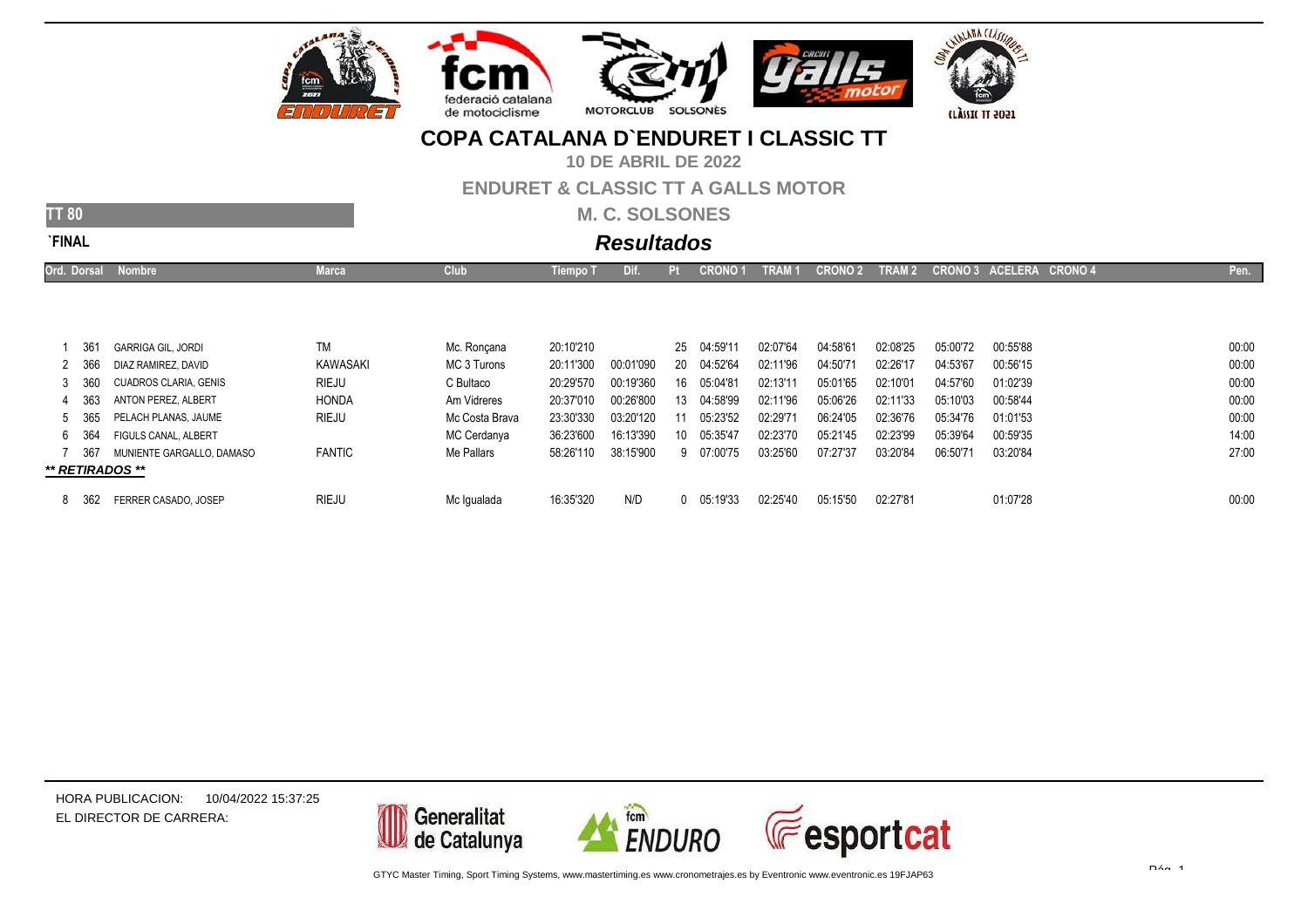

**10 DE ABRIL DE 2022**

#### **ENDURET & CLASSIC TT A GALLS MOTOR**

**M. C. SOLSONES**

# **Resultados**

| Ord. Dorsal | Nombre                     | <b>Marca</b>   | Club        | Tiempo T  | Dif.      |           | <b>CRONO1</b> | TRAM <sub>1</sub> | CRONO 2 TRAM 2 |          |          | CRONO 3 ACELERA CRONO 4 | Pen.  |
|-------------|----------------------------|----------------|-------------|-----------|-----------|-----------|---------------|-------------------|----------------|----------|----------|-------------------------|-------|
|             |                            |                |             |           |           |           |               |                   |                |          |          |                         |       |
|             |                            |                |             |           |           |           |               |                   |                |          |          |                         |       |
|             |                            |                |             |           |           |           |               | 02:11'63          |                |          |          |                         | 00:00 |
|             | 403 SERRAT NEVADO, JOSEP   | YAMAHA         | Am Vidreres | 20:12'030 |           |           | 25 04:57'72   |                   | 04:58'06       | 02:09'59 | 04:54'95 | 01:00'08                |       |
| 2 400       | FONT OLIVERAS, MIQUEL      | HUSQVARNA      | Mc Sitges   | 20:31'620 | 00:19'590 | <b>20</b> | 05:01'84      | 02:08'60          | 05:07'78       | 02:08'27 | 04:55'79 | 01:09'34                | 00:00 |
|             | 3 402 OLIVE VIVES, BALDIRI | <b>MONTESA</b> | MC Impala   | 23:46'110 | 03:34'080 | 16        | 05:49'41      | 02:39'75          | 05:45'99       | 02:37'49 | 05:46'02 | 01:07'45                | 00:00 |

Mac Reus 31:58'320 11:46'290 <sup>13</sup> 05:31'10 02:38'73 05:49'60 02:31'81 05:26'96 01:00'12 09:00

| 404 | MARTINEZ BETANZOS, MANUEL | <b>KTM</b> |
|-----|---------------------------|------------|

5 401 <sup>401</sup> FERNANDEZ ALMODOVAR, XAVI Ausio Racing T. 34:34'630 14:22'600 <sup>11</sup> 05:36'24 07:58'28 05:48'66 02:33'51 05:44'32 00:53'62 06:00

HORA PUBLICACION:EL DIRECTOR DE CARRERA:10/04/2022 15:37:41

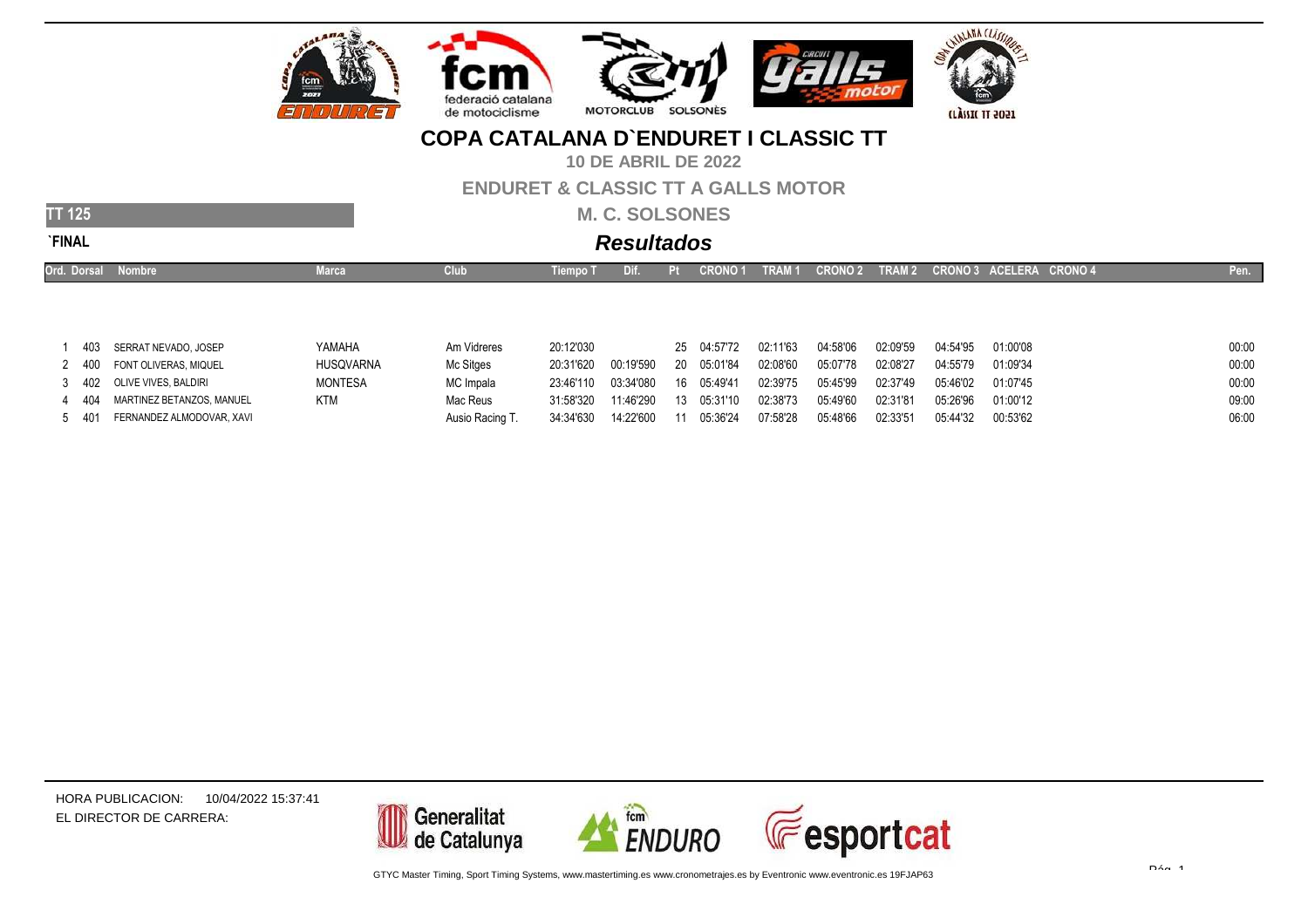

# JALAMA CLASSIO

**ILÀSSIC TT 2021** 

## **COPA CATALANA D`ENDURET I CLASSIC TT**

**10 DE ABRIL DE 2022**

#### **ENDURET & CLASSIC TT A GALLS MOTOR**

**M. C. SOLSONES**

**TT 84**

# **Resultados**

| Ord. Dorsal<br><b>Nombre</b><br>________ | Marca | $-100$ | riempo | הת | <b>CRONO1</b> | TRAM 1 CRONO 2 | <b>STATE</b> | TRAM 2 CRONO 3 ACELERA CRONO 4 | Pen. I |
|------------------------------------------|-------|--------|--------|----|---------------|----------------|--------------|--------------------------------|--------|
|                                          |       |        |        |    |               |                |              |                                |        |

| 673    | BOET SERRA. MIGUEL ANGEL | SWM            | Racc M.S.     | 18:45'930 |           |              | 25 04:40'46    | 02:01'96 | 04:37'91 | 02:00'44 | 04:36'07 | 00:49'09 | 00:00 |
|--------|--------------------------|----------------|---------------|-----------|-----------|--------------|----------------|----------|----------|----------|----------|----------|-------|
| 2 666  | CHIA TRILLES. ISIDRE     | <b>MONTESA</b> | MC Cerdanya   | 19:12'570 | 00:26'640 | 20           | 04:50'92       | 02:02'01 | 04:44'85 | 01:59'24 | 04:47'02 | 00:48'53 | 00:00 |
| 3 667  | RIERA BALART. JORDI      | <b>PUCH</b>    | MC Impala     | 19:17'630 | 00:31'700 | 16           | 04:46'68       | 02:03'47 | 04:44'45 | 02:01'63 | 04:54'91 | 00:46'49 | 00:00 |
| 4 668  | VALVERDE GOMEZ. IVAN     |                | MC Cerdanya   | 19:32'920 | 00:46'990 | 13           | 04:50'91       | 02:06'96 | 04:49'18 | 02:04'95 | 04:52'02 | 00:48'90 | 00:00 |
| 5 669  | PRAT COSTA, RAMON        | <b>BULTACO</b> | MC Cerdanya   | 21:20'010 | 02:34'080 |              | 05:16'73       | 02:21'61 | 05:17'44 | 02:17'42 | 05:17'40 | 00:49'41 | 00:00 |
| 6 676  | VILA SABE. JOAN          | <b>MONTESA</b> | P.M.B.        | 21:26'180 | 02:40'250 | 10           | 05:20'10       | 02:20'48 | 05:13'69 | 02:23'56 | 05:05'77 | 01:02'58 | 00:00 |
| 7 675  | JOVE ORO. BLAI           | <b>OSSA</b>    | Rellinars Mc. | 25:21'910 | 06:35'980 |              | 9 05:57'29     | 02:28'43 | 06:03'20 | 03:01'32 | 05:57'84 | 00:53'83 | 01:00 |
|        | ** RETIRADOS **          |                |               |           |           |              |                |          |          |          |          |          |       |
|        |                          |                |               | 27:06'020 | 08:20'090 |              |                |          |          |          |          |          |       |
| 8 672  | CANUDAS SANCHEZ, JORDI   | <b>BULTACO</b> | C Bultaco     |           |           |              | 0 06:01'68     | 02:55'73 | 06:02'07 |          |          | 00:56'54 | 11:10 |
| 9 671  | GUIX SEALL. JOSEP MARIA  | <b>BULTACO</b> | C Bultaco     | 17:09'380 | N/D       |              | $0$ $05:59'40$ | 02:57'02 | 06:12'96 |          |          |          | 04:00 |
| 10 674 | <b>COLL PRATS, PERE</b>  | <b>BULTACO</b> | Ter Mc        |           | N/D       | $\mathbf{0}$ |                |          |          |          |          |          | 00:00 |
| 11 670 | CASAS CARROGGIO, SERGI   | SWM            | Mc 80         |           | N/D       |              |                |          |          |          |          |          | 00:00 |
|        |                          |                |               |           |           |              |                |          |          |          |          |          |       |

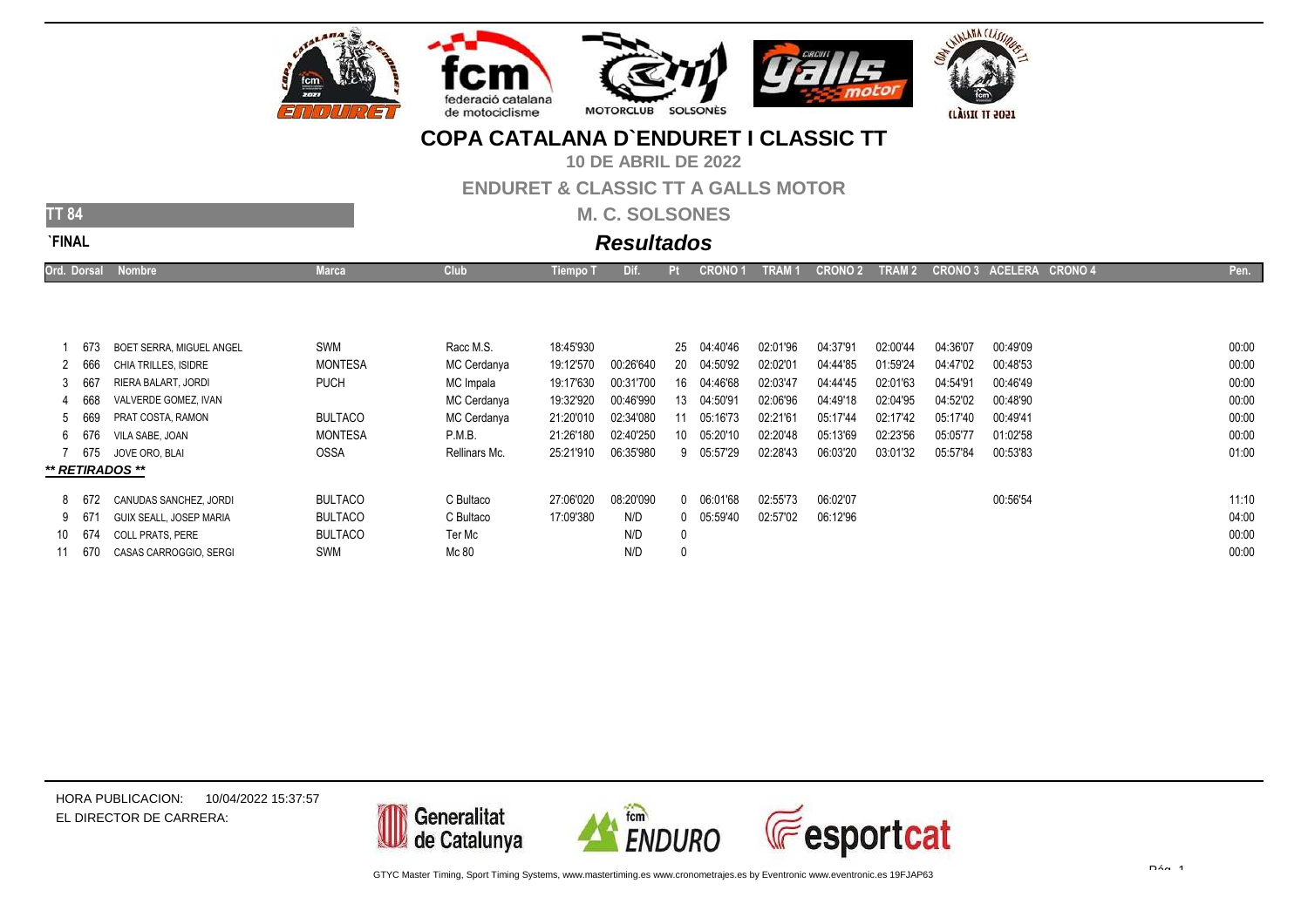

**10 DE ABRIL DE 2022**

#### **ENDURET & CLASSIC TT A GALLS MOTOR**

**M. C. SOLSONES**

**TT 90**

# **Resultados**

| Ord. Dorsal<br><b>Nombre</b> | чке<br>_____ | $rac{1}{2}$ | l lempo | ин<br>and the state of the state of the state of the state of the state of the state of the state of the state of th | <b>CRONO1</b> | TRAM 1<br><b>STATE</b> | <b>CRONO 2</b> | <b>TRAM2</b><br><b>CONTRACTOR</b> | <b>CRONO 4</b><br><b>ACELERA</b><br>CRONO 3'<br>ERA . |  |
|------------------------------|--------------|-------------|---------|----------------------------------------------------------------------------------------------------------------------|---------------|------------------------|----------------|-----------------------------------|-------------------------------------------------------|--|
|                              |              |             |         |                                                                                                                      |               |                        |                |                                   |                                                       |  |

| 722    | PLA SANCHO, HECTOR         | YAMAHA       | Mec Alcanar     | 19:01'590 |           | 25 | 04:39'81 | 01:58'36 | 04:39'39 | 01:57'90 | 05:00'36 | 00:45'77 | 00:00 |
|--------|----------------------------|--------------|-----------------|-----------|-----------|----|----------|----------|----------|----------|----------|----------|-------|
| 2 717  | MARTINEZ SANCHEZ, RICARD   |              | Mc Iqualada     | 19:26'190 | 00:24'600 | 20 | 04:45'17 | 02:15'52 | 04:45'55 | 02:01'46 | 04:49'96 | 00:48'53 | 00:00 |
| 3 715  | VILA BOIX. ORIOL           |              | MC Cerdanya     | 19:34'890 | 00:33'300 | 16 | 04:55'92 | 02:03'08 | 04:56'40 | 02:00'17 | 04:53'60 | 00:45'72 | 00:00 |
| 4 718  | ADELL CASTELL. MOISES      | <b>KTM</b>   | Mec Alcanar     | 20:29'010 | 01:27'420 | 13 | 05:03'86 | 02:20'69 | 04:55'59 | 02:10'96 | 04:57'43 | 01:00'48 | 00:00 |
| 5 725  | TORRA BARALDES, LLUIS      | <b>KTM</b>   | Mc Solsonès     | 20:31'200 | 01:29'610 |    | 05:05'69 | 02:12'47 | 05:00'50 | 02:11'78 | 05:04'63 | 00:56'13 | 00:00 |
| 6 719  | CABA ARNELLA, PERE         | <b>KTM</b>   | Mc Sitges       | 20:43'360 | 01:41'770 | 10 | 05:11'02 | 02:11'92 | 05:07'30 | 02:12'30 | 05:13'71 | 00:47'11 | 00:00 |
| - 723  | REYES CORCOLES, JUAN       | <b>KTM</b>   | Mc Ametlla      | 20:45'370 | 01:43'780 | 9  | 05:13'37 | 02:10'57 | 05:11'71 | 02:09'78 | 05:09'40 | 00:50'54 | 00:00 |
| 8 724  | ROVIRA SANTANE, JORDI      | <b>KTM</b>   | MC Alpens       | 21:39'150 | 02:37'560 | 8  | 05:23'17 | 02:19'56 | 05:25'35 | 02:19'11 | 05:21'89 | 00:50'07 | 00:00 |
| 9 716  | <b>BRUCH AMBROS, JOSEP</b> |              | Mc Llucanes     | 27:35'480 | 08:33'890 |    | 04:58'65 | 02:18'37 | 05:15'95 | 02:15'09 | 04:58'41 | 00:49'01 | 07:00 |
| 10 720 | <b>COLL PLANAS, JORDI</b>  | <b>HONDA</b> | Em Castellbisba | 34:17'250 | 15:15'660 | 6  | 06:12'10 | 02:55'40 | 06:16'45 | 02:50'46 | 07:10'10 | 00:52'74 | 08:00 |
|        | ** RETIRADOS **            |              |                 |           |           |    |          |          |          |          |          |          |       |
|        |                            |              |                 |           |           |    |          |          |          |          |          |          |       |
|        | PALAU SEGURA. JOSEP R.     | <b>KTM</b>   | Berga Off Road  |           | N/D       | 0  |          |          |          |          |          |          | 00:00 |